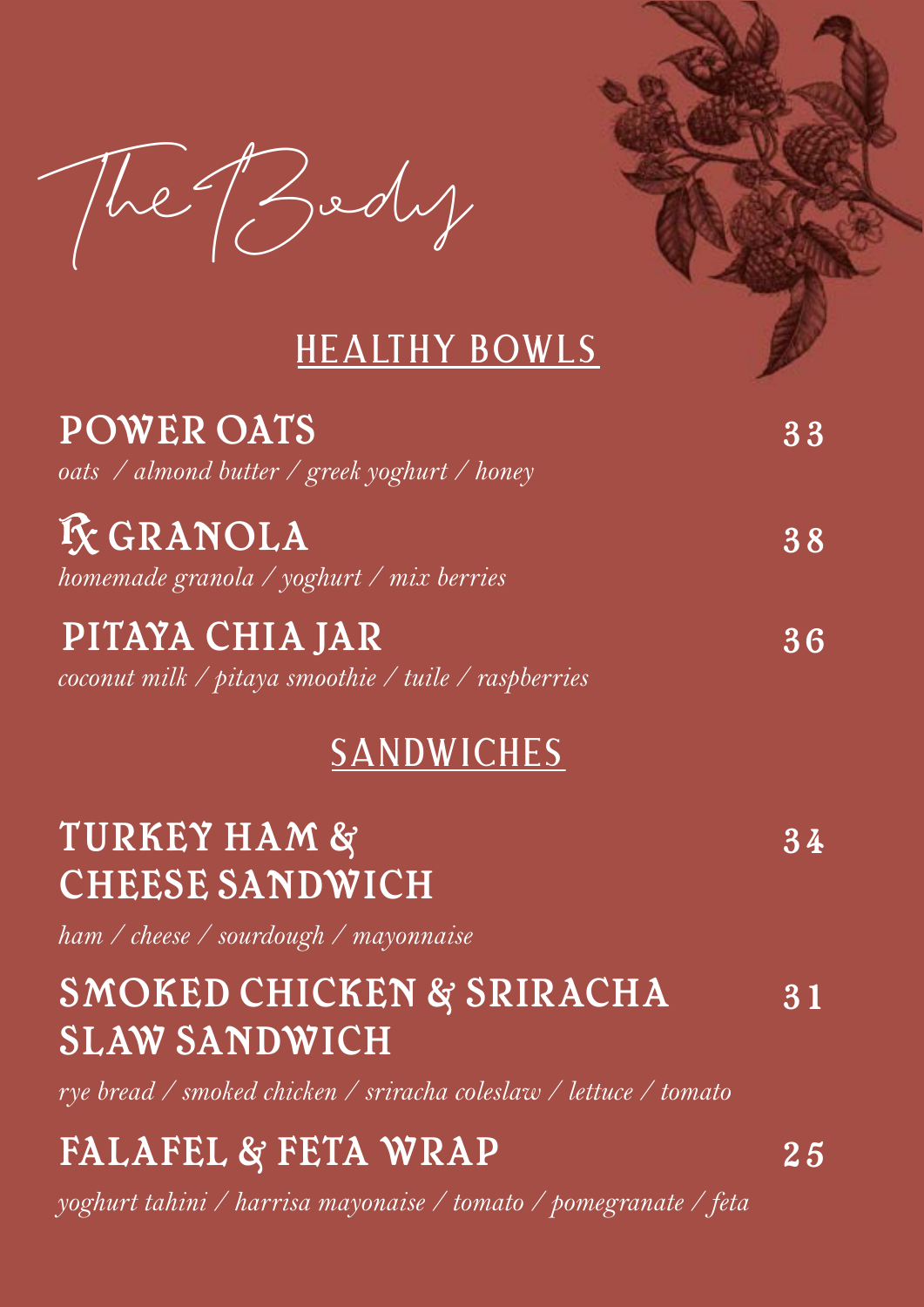The Mind

## **BREWOLOGY**

| $\overline{\text{V}60}$                                              | $\overline{35}$ | CAPPUCCINO        | $\overline{24}$ |
|----------------------------------------------------------------------|-----------------|-------------------|-----------------|
| MACCHIATO                                                            | 22              | <b>FLAT WHITE</b> | 25              |
| PICCOLO                                                              | 22              | <b>LONG BLACK</b> | $\overline{21}$ |
| <b>LATTE</b>                                                         | $\overline{23}$ | <b>COLD BREW</b>  | $\overline{26}$ |
|                                                                      | <b>ELIXIRS</b>  |                   |                 |
| <b>SPANISH LATTE / ICED</b><br>condensed milk / espresso             |                 |                   | 29              |
| MATCHA LATTE / ICED<br>$matcha$ / $milk$                             |                 |                   | 27              |
| CHOCOLATE CURVE LATTE<br>sea salt chocolate / almond milk / espresso |                 |                   | 28              |
| ORANGE PASSION<br>freshly squeezed orange juice / passionfruit puree |                 |                   | 37              |
| GINGER BURN 4 oz<br>ginger juice / lemon / honey                     |                 |                   | $2\,3$          |
| MYSTIC HUCKLEBERRY<br>mystic soda / huckleberries                    |                 |                   | 34              |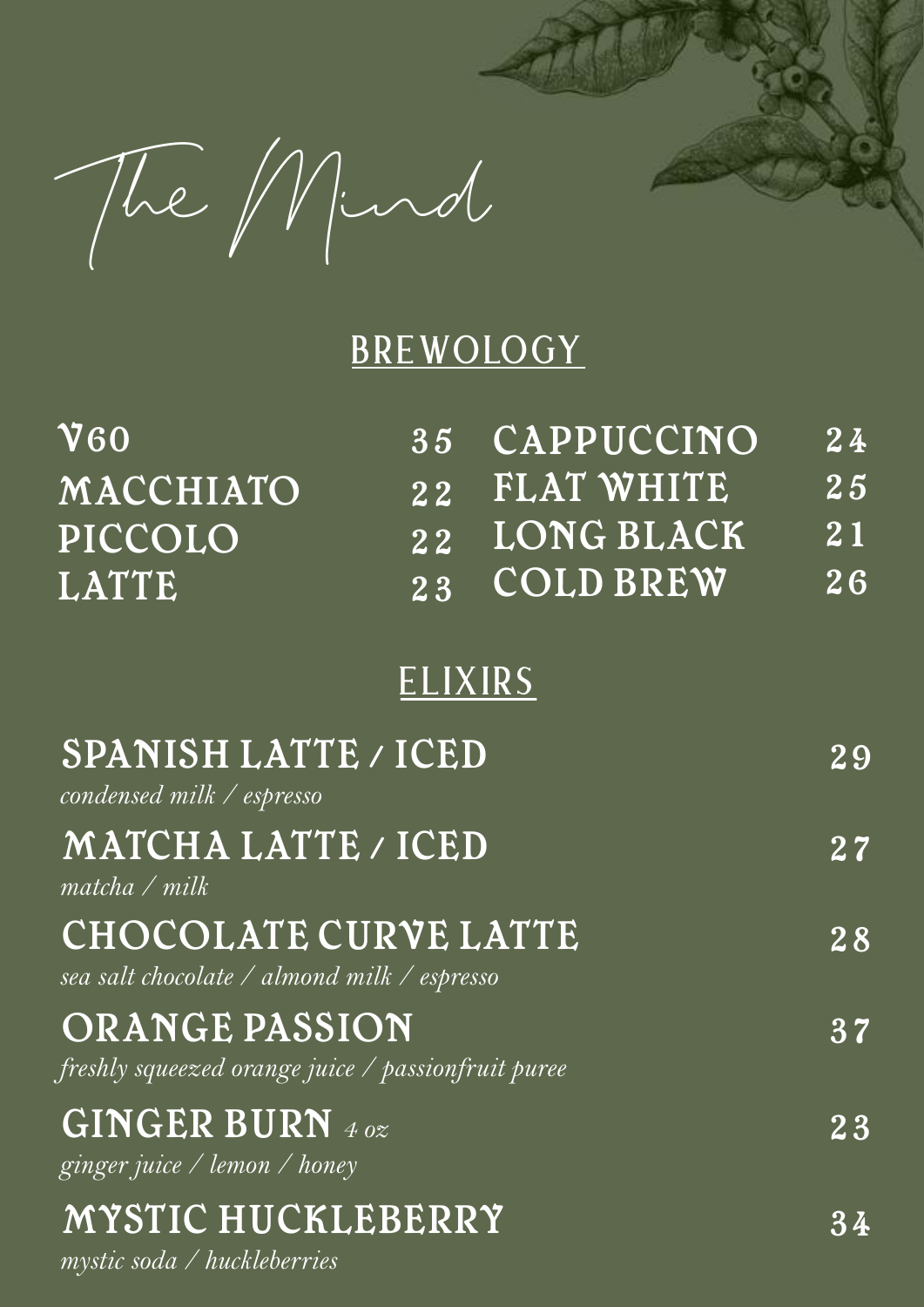The Mind

## **HERBOLOGY**

Avantcha Premium Tea

| MOROCCAN MINT           | 18        |
|-------------------------|-----------|
| ENGLISH BREAKFAST       | <b>18</b> |
| <b>CHAMOMILE COOLER</b> | <b>18</b> |

## **POTIONS**

| STILL WATER     |  |
|-----------------|--|
| SPARKLING WATER |  |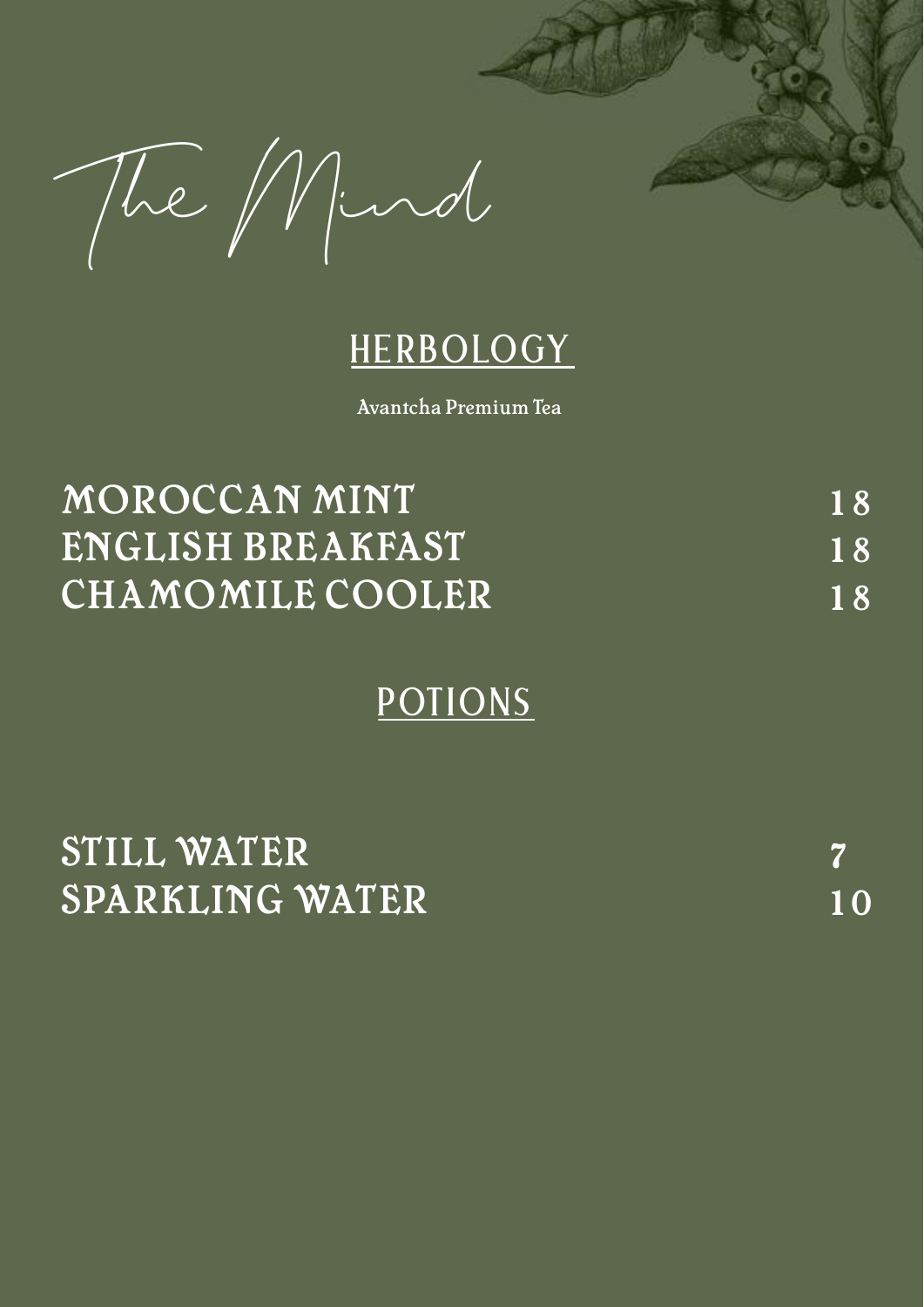



**CAKE**

| <b>PARKLANE CHEESECAKE O</b><br>vanilla biscuits / creamcheese<br>*The most famous cheesecake in Dubai! | 29 |
|---------------------------------------------------------------------------------------------------------|----|
| <b>SOFTIES</b>                                                                                          |    |
| PARKLANE CHEESECAKE SOFTIE<br>biscuits / raspberry                                                      | 32 |
| <b>HAZELNUT SOFTIE</b><br>$h$ azelnut / chocolate                                                       | 26 |
| <b>PASTRIES</b>                                                                                         |    |
| <b>RED CROFTIE</b><br>red velvet & pistachio cookie / parklane softie                                   | 34 |
| <b>KAFFLE</b><br>$\omega$ affle / maple syrup                                                           | 19 |
| <b>KAFFLE SOFTIE</b><br>waffle / hazelnut softie / chocolate syrup / almond                             |    |
| <b>KAFFLE SANDO</b><br><i>waffles / hazelnut softie / chocolate syrup / almond</i>                      | 35 |